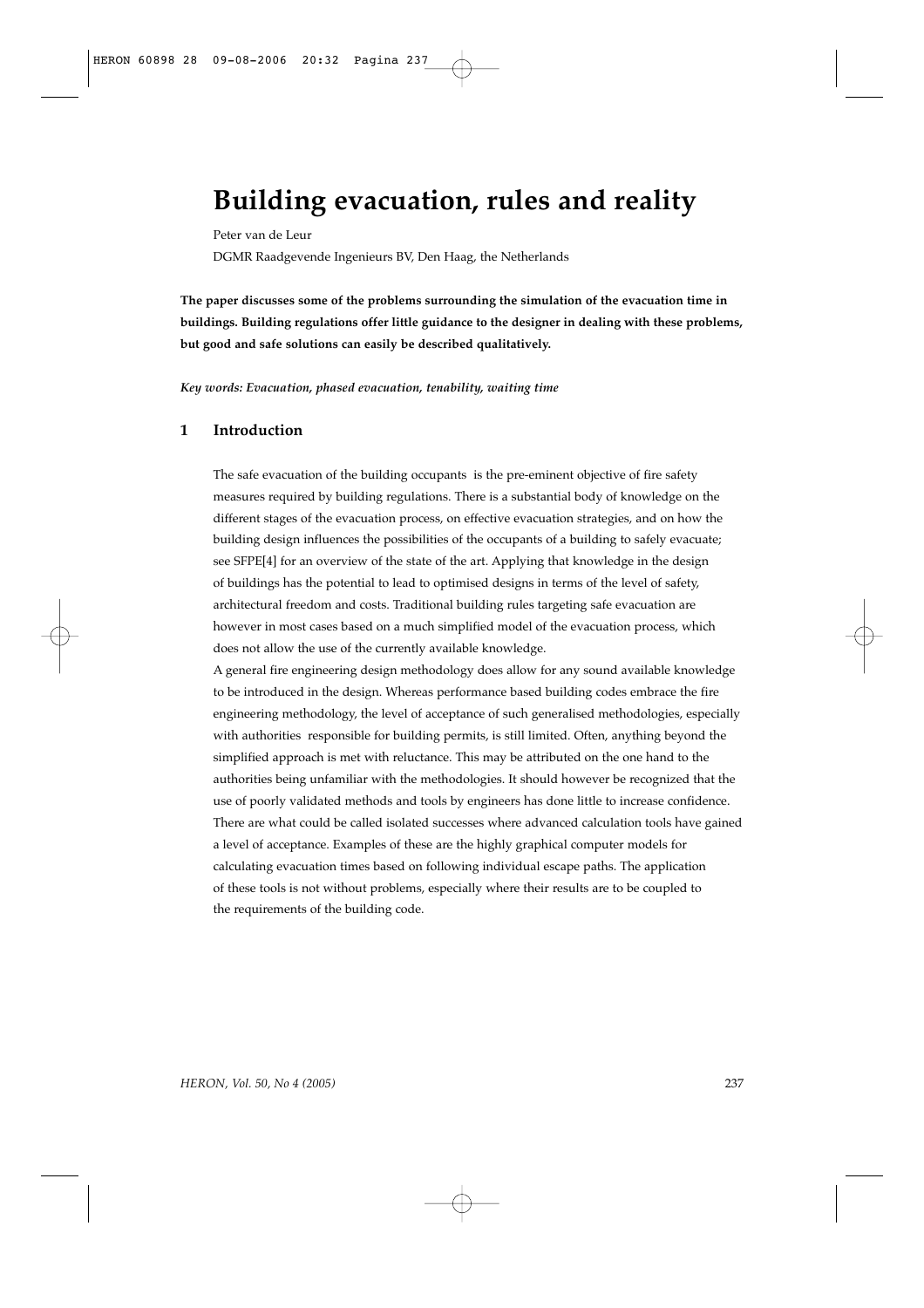This paper identifies and discusses a number of these issues, related to evacuation under fire conditions. The issues have come to attention in actual design processes occasionally but have, under the pressure of the "standard simplified approach" not been solved to any degree of satisfaction. Where the discussion involves building regulations, references are to the Dutch Building Decree and associated rules, see Bouwbesluit [1]. While many of the problems discussed will be present in other countries as well, the corresponding situation outside the Netherlands is beyond the scope of this paper.

# **2 Evacuation issues**

#### *2.1 Full or partial evacuation*

One of the essential concepts of fire safety in buildings is the rapid and adequate evacuation of all the occupants of the building in case of fire. Many of the fire safety measures introduced in the design and operation of the building are aimed at ensuring that the occupants can safely leave the building before they are overtaken by heat and toxic products, and before the building collapses.

The Dutch building regulations – as many other national building codes – assume that an unchecked fire will grow to involve the whole building, necessitating its complete evacuation. The fire department will normally be able to limit the extent of the fire to within one fire compartment; the probability of failure in this objective is however too high to count on successful repression and to let occupants of other fire compartments stay in the building.

Only in exceptional cases where it is sufficiently probable that the building can survive a fire, where fire compartmentation is rigorous, and where a full evacuation would take too much time, do some building codes accept a "defend in place" strategy. High rise buildings are an example where building codes (not the Dutch one!) allow to design according to this alternative strategy. Other examples are easily found where a full evacuation is unnecessary, such as large, spread-out building complexes with very limited connections between compartments. Actually, even medium rise apartment buildings are in practice almost never evacuated completely, since due to the high level of compartmentation a fire is easily contained to within one or two dwellings.

In cases such as described above a full evacuation can be shown to be unnecessary if not counterproductive: people may be put at risk when escorting them to safety through hazardous areas, where they would be better off staying in place while the fire is suppressed; the consequences of fire could easily grow much larger if the emergency teams have to spend part of their resources to rescue efforts instead of fighting the fire. In those cases it should be allowed to base the design, including the egress capacity, on the partial evacuation that is shown to be safe and practicable.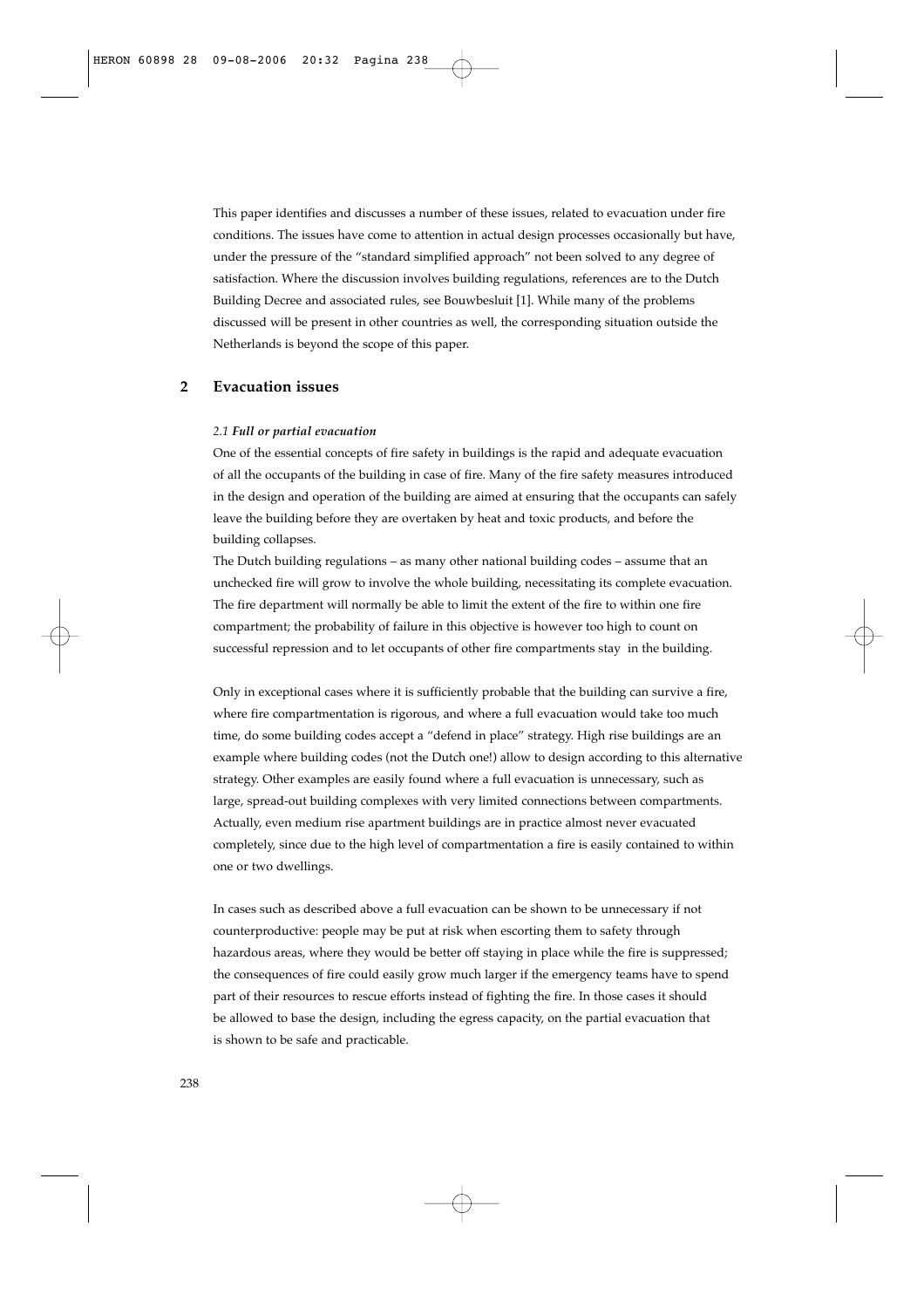#### *2.2 The application of advanced computer models*

The escape time tescape in a fire situation has three main components, according to Marchant [3]:  $t_{escape} = t_{perc} + t_{away} + t_{travel}$ 

where *tperc* is the time between ignition of the fire to perception of the emergency, *taware* the time between perception and awareness of the need to escape, end *ttravel* the travel time to a place of safety. Much of the knowledge and design tools that have been developed on evacuation over the last decades have focused on the mathematical modelling of the escape process, i.e. *ttravel*. This has lead to the emergence of more or less sophisticated software packages, that are increasingly being applied in building design. The computer models do allow better prediction of the travel time than the traditional simplified "hydraulic" approaches, but not of the other components of the evacuation time. More often than not, the other components are at least as large as the travel time, and vary substantially over the building.

The "advanced" programs also contain at best a crude model for the decision-making process of individual occupants. Getting reasonable travel times therefore requires significant input and "steering" by the operator of the computer program. The reverse side of this is a severe limitation of the predictive capability of the program. Two examples of the need for manipulating the simulations are given in the figures below.



*Figure 1. An example of the need for manipulation in advanced evacuation simulations. The distance map allocates all persons coming from the passageway on the left of the drawing to the first of three double exit doors. The other two doors are left unused. This had to be solved by arbitrarily allocating a third of the persons who were going through the passageway to each of the three exits.*

These issues, as well as the fact that two major components of the escape time are not included in the computer simulations, could be dealt with in a crude fashion by introducing a safety factor on the RSET (the Required Safe Egress Time, i.e. the result of the calculation of evacuation time), before balancing it with ASET (Available Safe Egress Time). See Fahy [2] for a detailed discussion of the use of safety factors to compensate for uncertainty and bias in evacuation model results.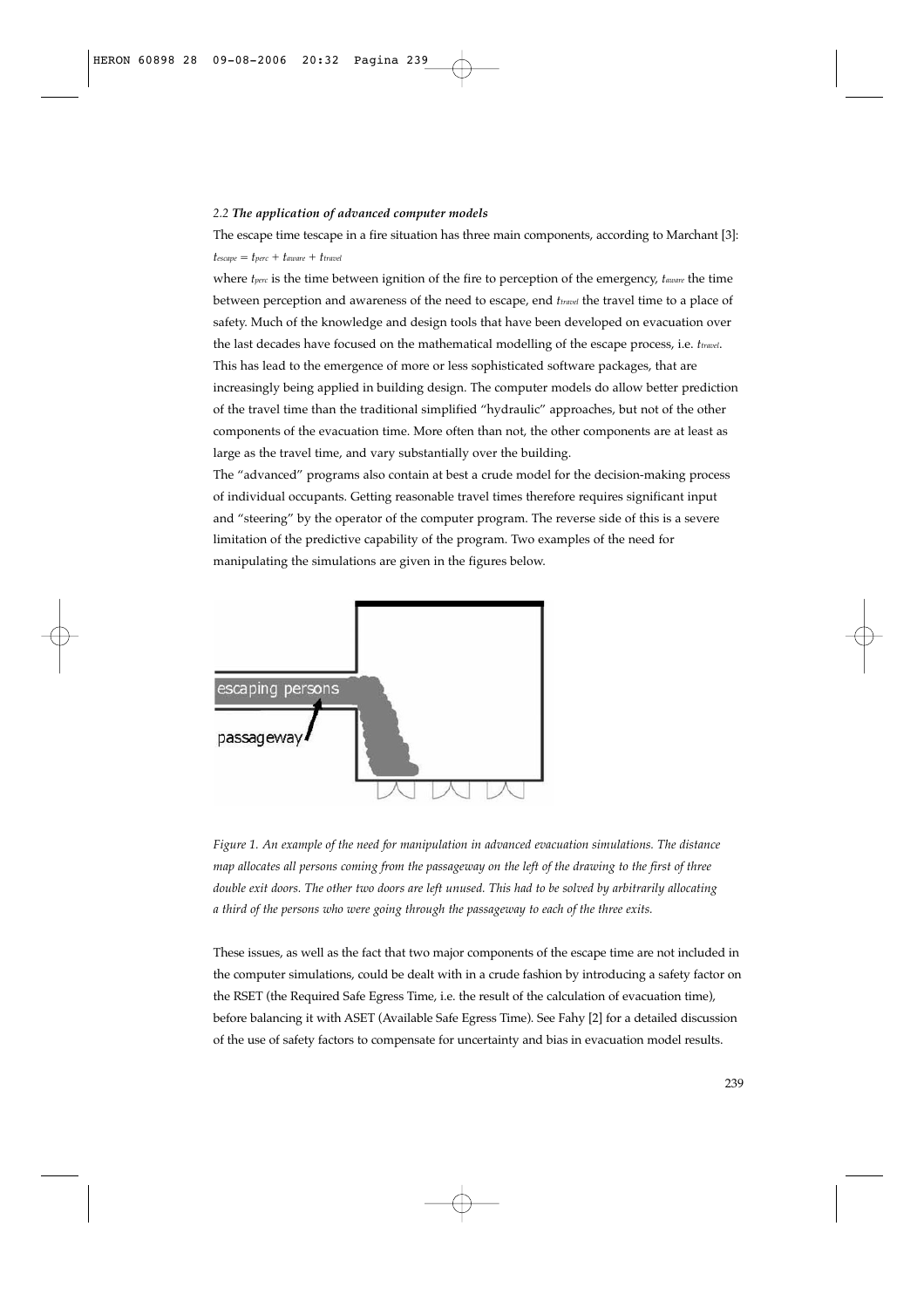

*Figure 2. An example of the need for manipulation in advanced evacuation simulations. The figure shows artificial plan views An assembly hall with two exits, one at the end of a corridor (a)Each person is allocated to the exit closest to him on the basis of a calculated "distance map". In the example, virtually everybody in the hall is allocated to the exits on the right (b). By adding a "virtual wall" halfway in the drawing (c) an even distribution over both exits is obtained (d).*

When evaluating the results of an advanced model, there is a tendency to compare the calculated evacuation time for a space or a building with the maximum time requirement set by the regulations. That maximum time requirement is in its origin directly associated with a simple hydraulic type travel time calculation. It should not come as a surprise that the more advanced model comes up with larger evacuation times, as it takes into account at least some of the complicating factors that the simple hydraulic calculation ignores completely.

The evacuation times calculated by the more advanced model being in general larger than the hydraulic results has proven to be a strong impediment to the application of the advanced model: Instead of profiting from the added effort in applying better knowledge, the user is penalised by being allowed less persons inside the building.

It could be argued that the more accurate prediction by the more advanced model requires a smaller safety factor on results than the hydraulic model.

In order to enable such a procedure in the Dutch regulatory context, it would be necessary to separate the implicit safety factors in the regulations from the requirements. In a simplified representation, the Dutch requirements come down to the following time requirements: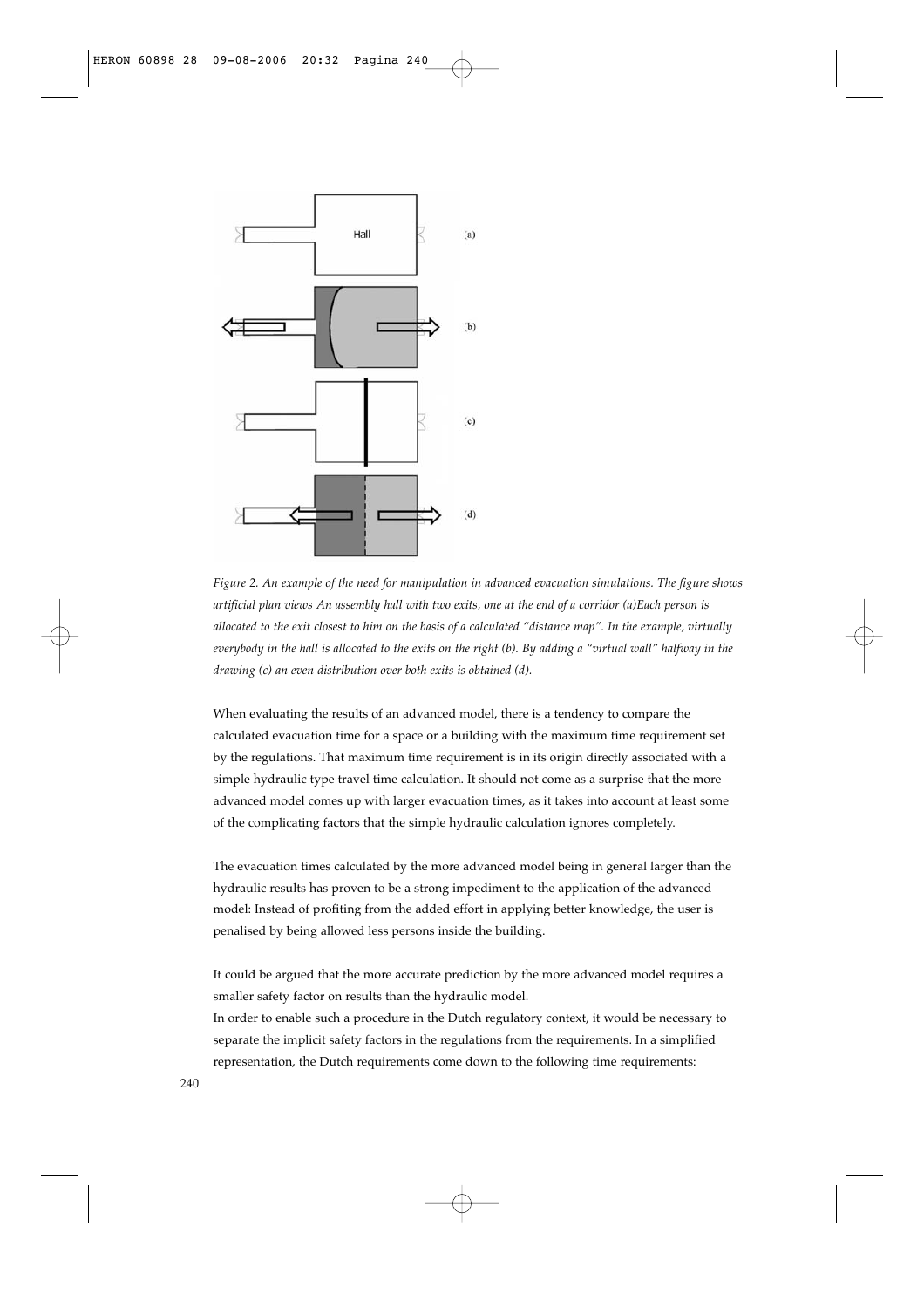| Table 1. Egress time requirements according to the Dutch regulations |  |  |  |  |  |  |  |
|----------------------------------------------------------------------|--|--|--|--|--|--|--|
|----------------------------------------------------------------------|--|--|--|--|--|--|--|

| Evacuation of :                         | Maximum time |                                                                                                                                                                                                                                                  |
|-----------------------------------------|--------------|--------------------------------------------------------------------------------------------------------------------------------------------------------------------------------------------------------------------------------------------------|
| Room, smoke<br>compartment <sup>1</sup> | 1 minute     | To be calculated taking into account the total<br>available door width, assuming a flow capacity<br>of 1.5 person per second per meter <sup>2</sup> of door width                                                                                |
| Complete building                       | 15 minutes   | To be calculated taking into account the total<br>available door, corridor and stair widths,<br>assuming a flow capacity of 1.5 person per<br>second per meter of door or corridor width, and<br>0.75 person per second per meter of stair width |

The 1 minute requirement for a smoke compartment could be thought of as consisting of a time requirement of say, 3 minutes, combined with a safety factor of three to be applied to the actual evacuation time calculated with the simple rule as stated in table 1. A more advanced model that takes into account complicating factors such as the internal layout of the spaces and differences in mobility characteristics of the occupants could be rewarded with a reduction of the safety factor from, again say, 3.0 to 2.03. In that case, an evacuation time of 1.5 minutes calculated by the advanced model would still be acceptable. In general, the better a model can be demonstrated to predict actual evacuation times, the smaller the safety factor that should be applied to its results.

## *2.3 Simultaneous or phased evacuation*

The standard concept of full evacuation is often accompanied by the notion that all occupants of the building start evacuating at exactly the same time. For the design of egress provisions, this has important consequences. This is due to the notion that any smoke compartment must be emptied within one minute (after alarm). Circulation spaces used by multiple smoke compartments as the primary area that exits lead to must then be sized to hold the occupants of all the associated smoke compartments who are allocated to that circulation space, before they continue their evacuation to a place of safety. In reality, there is a need for the fastest possible evacuation only in the smoke compartment where the fire originates, as smoke can fill the compartment in a very short time. The occupants of other smoke compartments are not subjected to a direct threat (fire, smoke, collapse) until much later, since the smoke

<sup>1</sup> A fire compartment is subdivided in smoke compartments such that the maximum walking distance to the nearest exit is limited to (30..40 m, depending on occupancy). Smoke compartments are separated by smoke resisting structures.

<sup>2</sup> In evacuation calculations within the scope of Dutch regulations, widths of doors, corridors, stairs are always actual or structural widths; as opposed to effective widths where a boundary layer is subtracted from the actual widths. In international literature flow capacities are mostly correlated with the effective width.

<sup>3</sup> The safety factors in this section represent merely examples. Actual proposals should be founded on rigorous study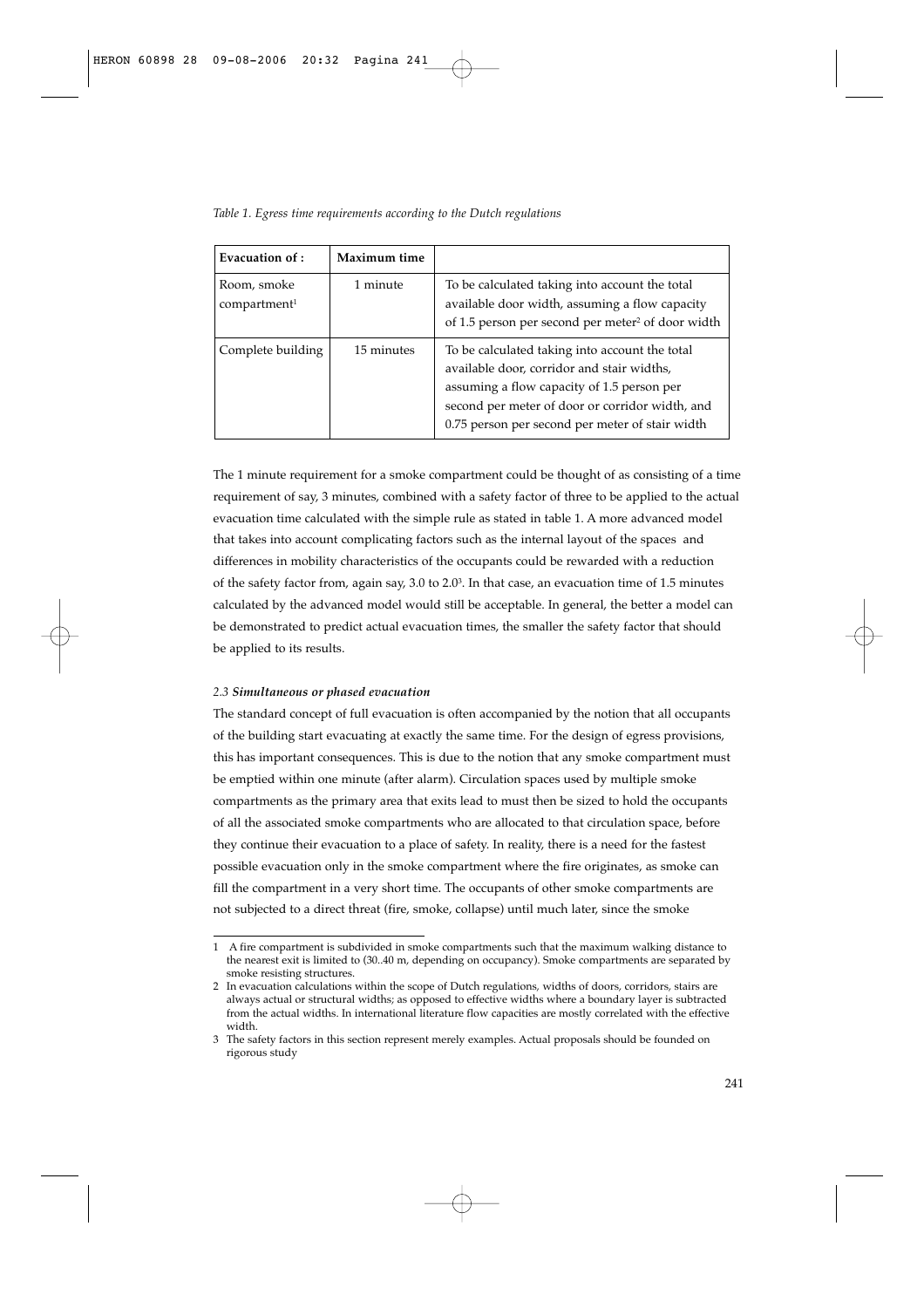compartment boundaries constitutes a firm barrier against the entrance of smoke and heat. A situation can therefore be considered safe where the circulation space is sized to allow the smoke compartment of origin to empty into it within the first minute. The other smoke compartments have to wait until space becomes available as the circulation space empties into exits, stairs etc. Reasonable values of the delay of the alarm may be  $1 - 2$  minutes, and 2 – 5 minutes for the time after which the other compartments are empty.

The above issue is especially consequential for assembly buildings such as cinemas and theatres that can hold large numbers of people. If they are to be designed for simultaneous evacuation, the central lobbies need much more surface area than if they are designed for phased evacuation. Quite traditional designs cannot comply with the requirements if simultaneous evacuation is to be taken into account. A phased evacuation can safely take place in the cases mentioned since the compartments have a high level of fire separation from each other and from the escape routes, reducing hazards arising from delaying the evacuation.

It is clear that in practice there is a strong bias towards an earlier start of the evacuation in the compartment where a fire starts, as these occupants normally become aware of the need to evacuate before the occupants of other smoke compartments. The problems associated with a simultaneous evacuation will in practice only occur with a general alarm triggered by an automatic detection system.

An unanswered but highly interesting question is which forms of phased evacuation can safely be introduced in a design, and which conditions should be satisfied. Factors that should influence the decision to allow phased evacuation in the design are:

- 1. How probable it is that occupants of the other compartments can remain unaware of the evacuation of the compartment of origin; an evacuation alarm system should support the phasing by delaying the evacuation alarm in the compartments that "compete for circulation space" with the compartment of origin by an amount of, say, 1 or 2 minutes. Only adequate and audible spoken-word evacuation alarm systems can deliver this kind of support. The fire or an evacuation in progress in the compartment of origin should also not be visible from within adjacent compartments through transparent separating structures;
- 2. The openness of the compartment of origin; if a fire breaks out in a compartment where people are working in separate rooms with closed doors, it is unlikely that the occupants will start to evacuate at the same time as they will become aware of the fire at different times. An automatic fire alarm system can compensate for this. In an open-plan office, an automatic fire alarm is not needed to make all occupants aware of the emergency at about the same time.
- 3. The use of the building should favour phased evacuation. A continuous and intensive circulation between the compartments makes a successful phased evacuation less likely;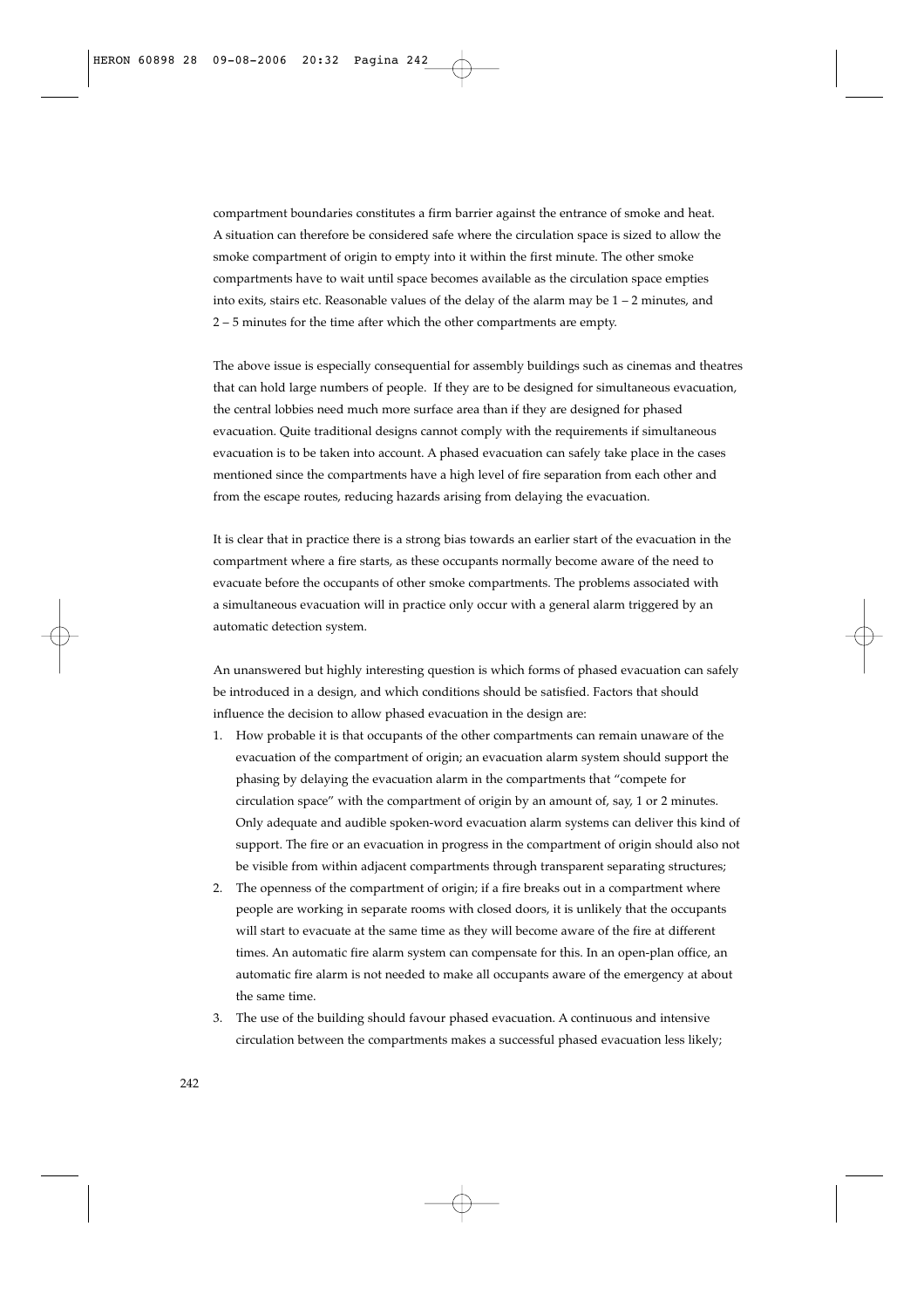dwellings and other occupancies where people may be asleep or otherwise unable to respond quickly to an alarm condition should never be designed for simultaneous evacuation since it is highly unlikely that all occupants need the same evacuation space at exactly the same time.

Phased evacuation can take different forms. Examples are:

- 1. Phasing between compartments on the same storey, where a building has multiple smoke compartments on a storey. The main evacuation route from all smoke compartments passes through a common circulation zone where the escape staircases are located. A special form of this type is where the compartment of origin and the compartments directly adjacent to it are evacuated, while the rest is evacuated later;
- 2. Phasing between storeys. This is the simplest and least controversial form of phasing. The whole fire storey empties into the staircases before the non-fire storeys are alarmed. With fire resistant staircases and floors, both on the aspect of the threat to the non-fire compartments and of the risk of simultaneous evacuation taking place after all, this option scores high.

Dutch regulations allow phased evacuation as a basis for design in a general statement only; concrete requirements and "determination methods" are based on simultaneous evacuation. The above section provides arguments that may be used to defend a building permit request based on phased evacuation. An example of the effect of phased evacuation is shown in fig. 3 (page 244).

## *2.4 Waiting time*

A hot topic in evacuation time calculation is the question whether a design may be such that people are forced to wait, e.g. in front of an escape staircase, for a prolonged period of time before they can enter the staircase and continue their evacuation.

The official Dutch building regulations do not forbid such a situation to occur, as long as the occupants can leave the building within the required 15 minutes.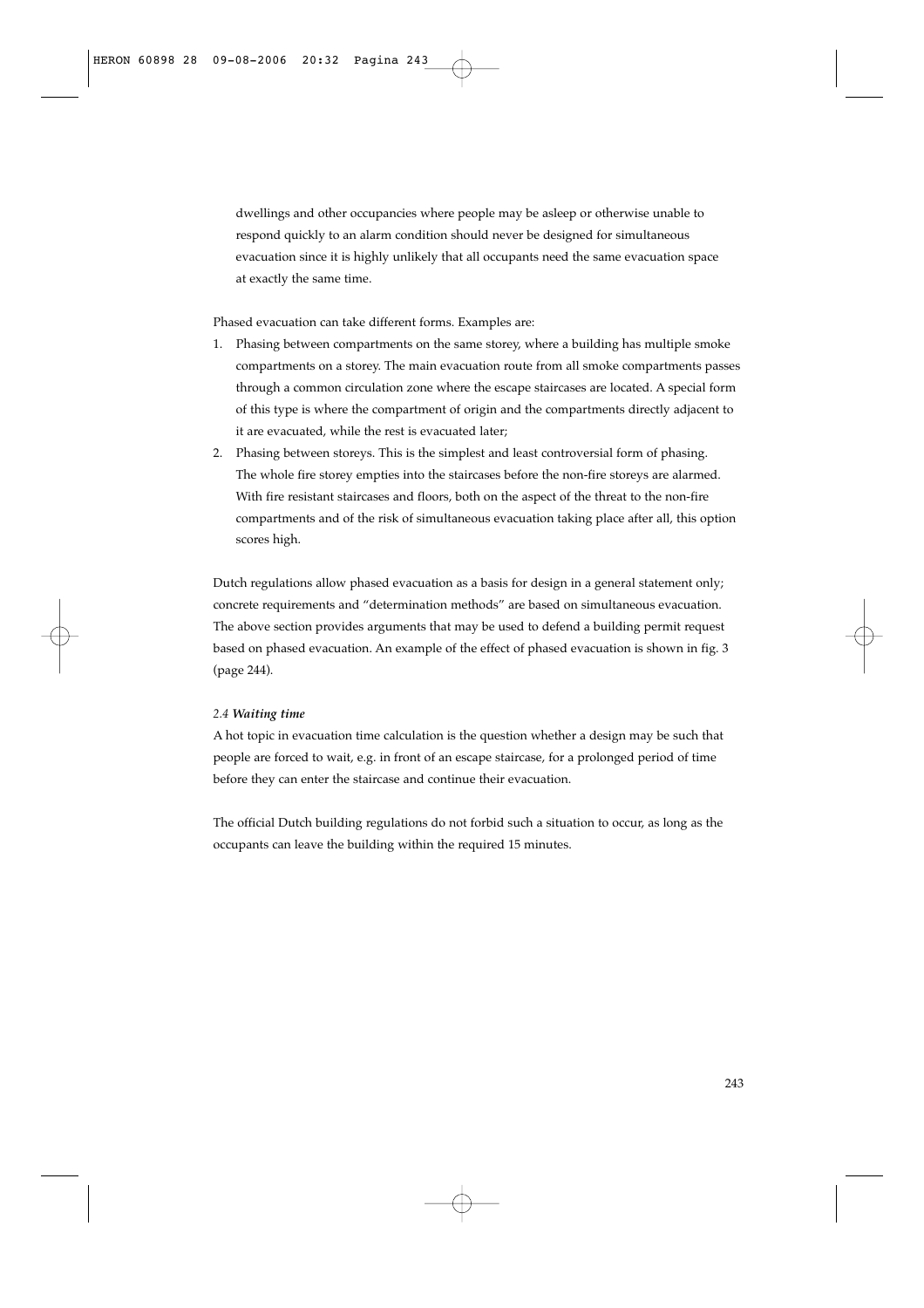

*Figure 3. Example: a cinema with four halls of 10 x 20 m, 300 seats each, accessed through a central lobby. 100 persons in each hall allocated to an emergency exit giving access to a common passage with a single exit. A design was approved where the passage area and exit door width were sized for 100 persons (25 m2/1.1 m, phased evacuation). If simultaneous evacuation would have been obligatory, the passage would have to be sized for 400 persons (100 m*2*/4.4 m).*

An informal design guide from the Dutch Ministry of the Interior states that "a group of people in motion shall not be slowed down extremely". This is mostly interpreted as saying that people should always feel that they are moving if they are to avoid panic reactions. In this view, forcing people to wait for more than half a minute before they can enter a staircase is not acceptable. The background of these concerns appears to be the incidents in mass gatherings where large numbers of people have been hurt or killed (Hillsborough football stadium, the yearly Hadj gatherings in Mecca). Obeying this rule leads to escape routes, including staircases, that have a more or less equal flow capacity over their total length. Whereas that may be in fact quite desirable from a safety point of view, it is at odds with many traditional designs for high occupancy buildings such as schools.

While the concerns raised must be considered real enough in the extreme occupancies mentioned as examples, they seem rather exaggerated in buildings with much smaller occupancy numbers. Factors that should be taken into account when deciding whether people can be forced to wait on their escape route are:

- 1. The number of people that need to make use of the route in question;
- 2. The level of threat that the waiting people perceive from the incident. If they see flames approaching, or if they are engulfed by hot smoke, or even if they have a hot smoke layer above them, they may feel directly threatened; clearly, a physical smoke-resistant or fire resistant barrier between the fire and the waiting area can be extremely effective in reducing the perceived level of threat. To what extent a heat and smoke venting system does a similar job when it maintains a smoke layer above the waiting area is doubtful. The height of the interface and the smoke temperature will certainly be of influence;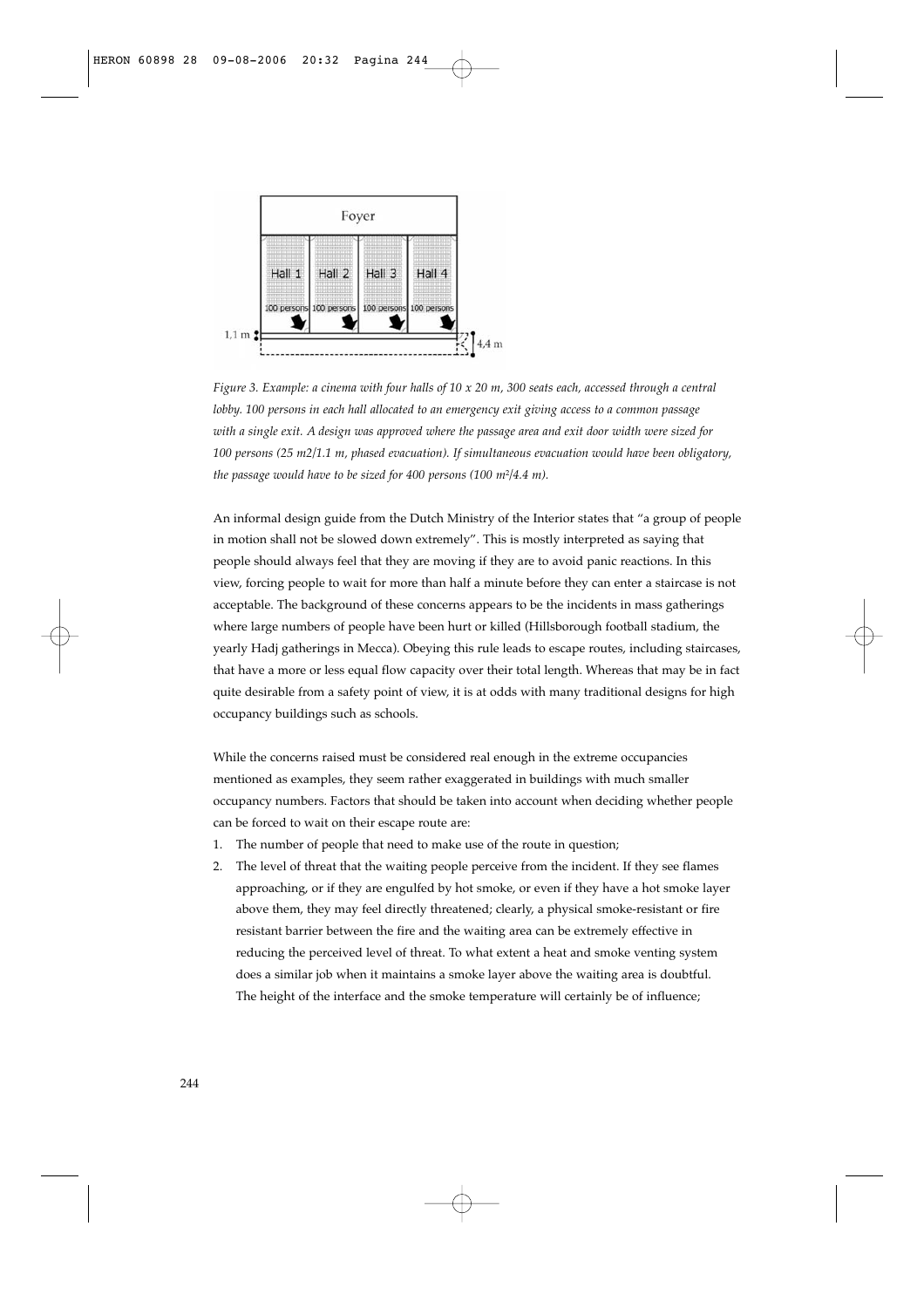- 3. The waiting time; the acceptable waiting time depends on the level of threat. This could be expressed in terms of the dose of radiative or convective heat, or toxic gases, that may be accumulated;
- 4. The freedom they have or perceive in taking alternative routes; if people can move, and feel that they can possibly reach another route, even under the same level of threat they will be less given to panic than if they have no options other than wait in line;
- 5. Visual contact with the place of safety. If people know that the place of safety is close by, they may accept the direct threat more easily than if they have no idea how far beyond their view they have to move before they are out of reach of the threat.

## *2.5 Scenario-dependent or scenario-independent treatment*

The requirements in table 1 are – implicitly – scenario independent. This means that no assumption is made as to the location of a fire or as to its development in time. Since the requirements are in terms of the total free door width, it is assumed that all escape routes are available.

These assumptions are consistent with a scenario where the occupants of a smoke compartment of origin become aware of a fire sufficiently fast to allow them to leave the compartment before the path to the closest compartment exit becomes untenable.

In more detailed approaches, specific scenarios are analysed in which the fire is assumed to block escape routes, forcing occupants to choose a different route. By analysing all relevant positions and developments, it is possible to check the design for weaknesses causing excessive evacuation times.

It is important to note that when dealing with specific scenarios, the standard scenarioindependent acceptance criteria (the 1/15 minutes, ref. to table 1) should not be applied. The scenario-independent evacuation time is the shortest possible one, all actual scenarios represent less optimistic situations. In a design where the scenario independent building evacuation time just remains below 15 minutes, it should be accepted that actual scenarios lead to evacuation times above 15 minutes.

A good design from the perspective of evacuation will not show excessive evacuation times for any realistic fire scenario. While the regulatory requirements allow quite bad designs in this respect, the designer should try to avoid these.